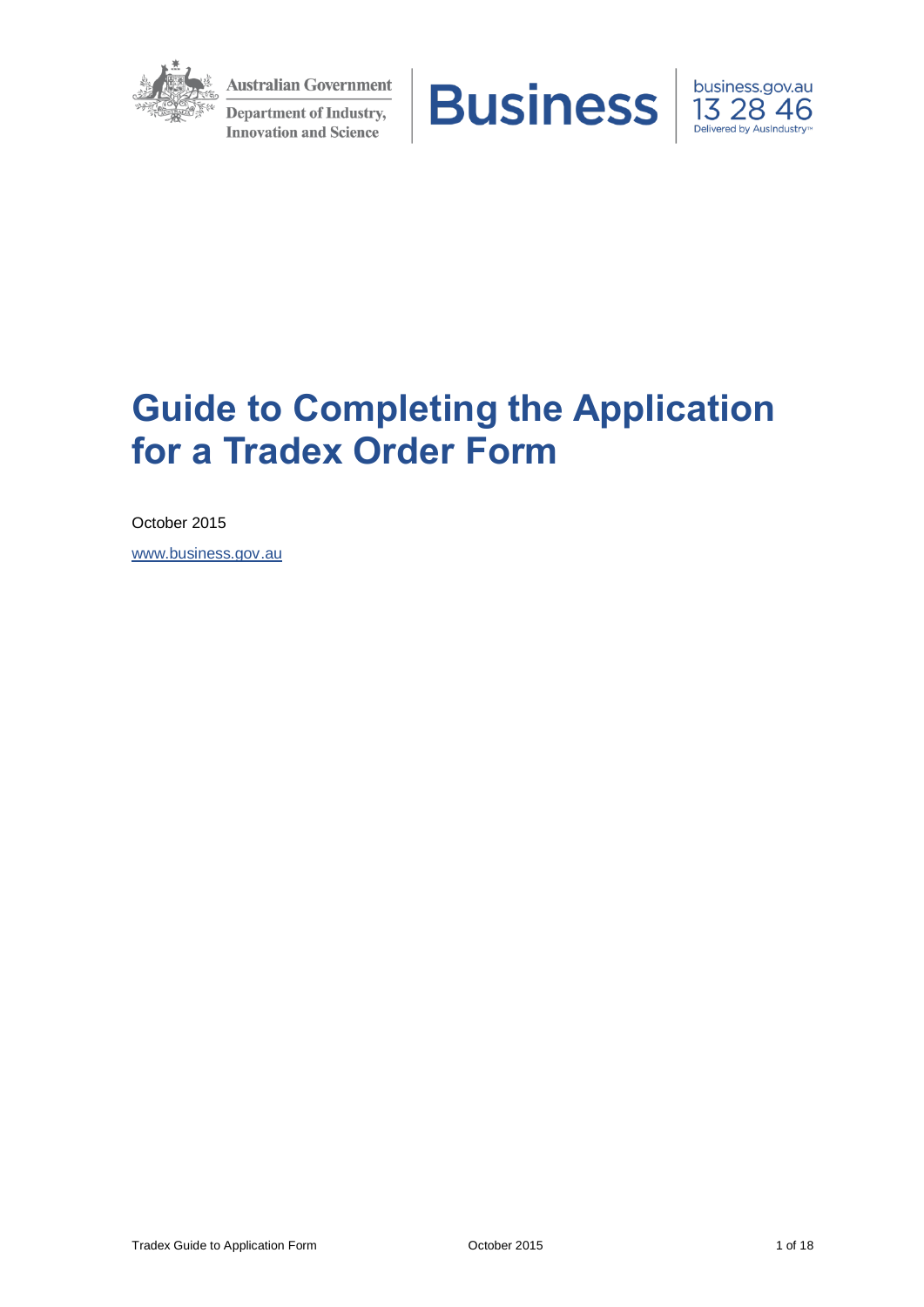## **Table of Contents**

| $\mathbf{1}$ |  |  |  |
|--------------|--|--|--|
| 1.1          |  |  |  |
| 1.2          |  |  |  |
| 1.3          |  |  |  |
| 2            |  |  |  |
| 2.1          |  |  |  |
| 2.2          |  |  |  |
|              |  |  |  |
|              |  |  |  |
|              |  |  |  |
| 2.3          |  |  |  |
| 2.4          |  |  |  |
|              |  |  |  |
|              |  |  |  |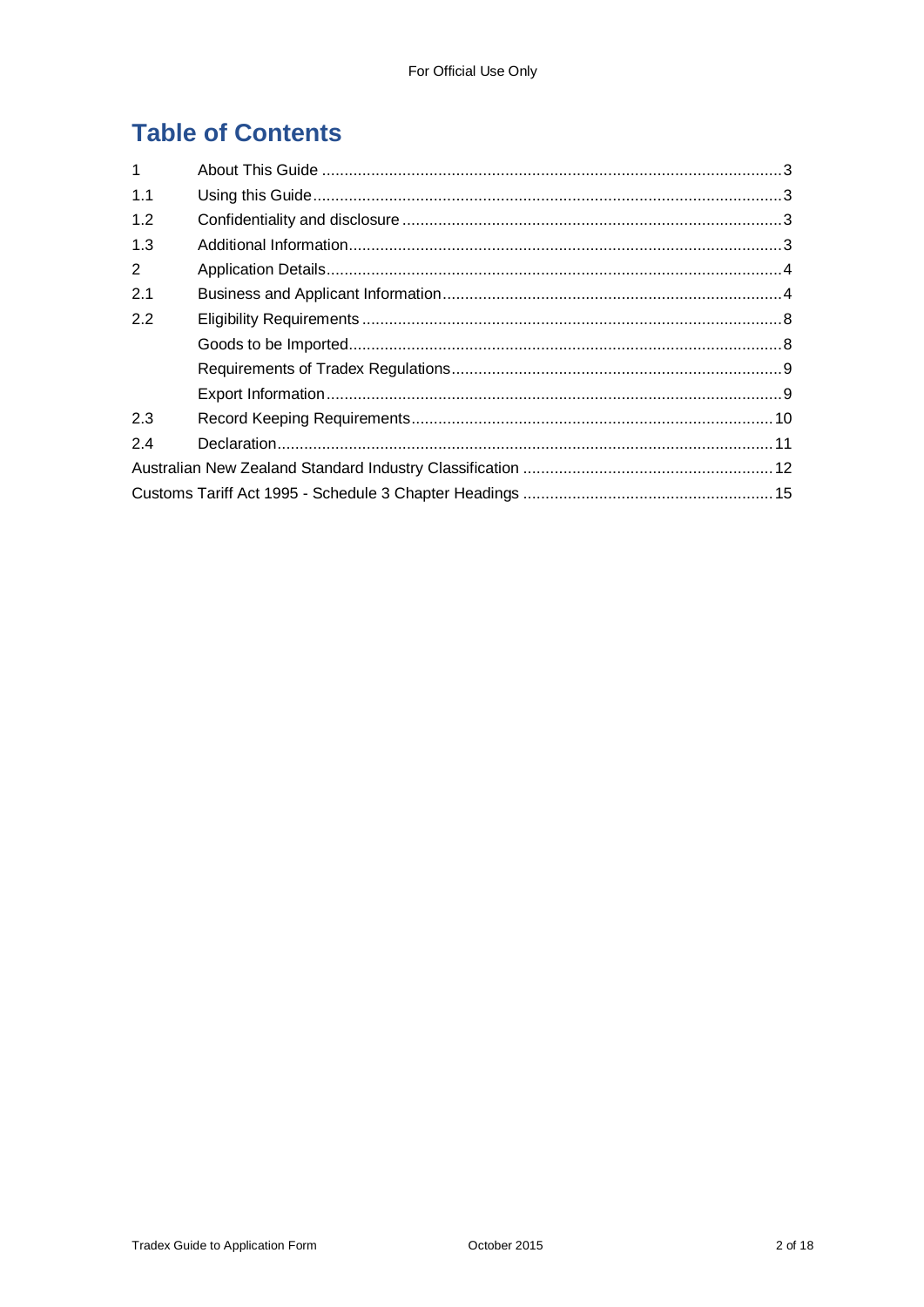## **1 About This Guide**

## **1.1 Using this Guide**

The objective of this Guide is to provide customers who intend to apply for a Tradex order with information on completing the Application for a Tradex Order Form.

The Guide follows the format of the Form and the numbers on the left hand side of each page refer to the corresponding question number in the form. You should answer all questions and fill in all boxes. If not applicable, please write "n/a" in the box provided.

Definitions and legislative references that should be taken into consideration when answering the questions in the Form are also included, where applicable.

The [Tradex Customer Information Guide](https://www.business.gov.au/assistance/tradex-scheme#keydocuments)<sup>1</sup> provides more detail on the Tradex Scheme, and all applicants are required to declare that they have read and understood the Guide.

The *[Tradex Scheme Act 1999](http://www.comlaw.gov.au/Details/C2011C00371)*<sup>2</sup> ("the Act") imposes important obligations on holders of Tradex orders and breaches can be offences under the Act. It is recommended that program participants seek independent advice about Tradex program requirements. The Commonwealth bears no responsibility or liability in respect of actions taken in reliance on this Guide or on other information that it provides to program participants.

### **1.2 Confidentiality and disclosure**

AusIndustry will use the information provided in the application form and by participants in the program for the purposes of discharging its functions under the program, and for related purposes. These functions include determining eligibility for assistance under the program, compliance activities and evaluation. Information received from applicants and participants may also be used by the Department of Industry, Innovation and Science ("Department") in any other legitimate departmental business.

While AusIndustry will seek to protect sensitive information from disclosure to external parties, disclosure of some confidential information may occur. Confidential information may be disclosed to:

- the Auditor-General
- Department of Immigration and Border Protection
- a third party contractor engaged by the Department for audit-related purposes, or for the purposes of providing other advice to the Department
- other Commonwealth agencies for governmental, compliance and law enforcement purposes.

Confidential information may also be released if the Department is required or permitted by law to do so (for example, the Department may be required to provide information in response to a resolution of Parliament or an order of a Court), or where consent to release the information is obtained prior to its release.

### **1.3 Additional Information**

If, after reading this Guide, you still require assistance with completing the application form, please call the Contact Centre on **13 28 46** or visit [www.business.gov.au.](http://www.business.gov.au/grants-and-assistance/import-export/tradex/Pages/default.aspx)

l

<sup>1</sup> http://www.business.gov.au/grants-and-assistance/import-export/tradex/Pages/TRADEX-Guidelines.aspx

<sup>&</sup>lt;sup>2</sup> http://www.comlaw.gov.au/Details/C2011C00371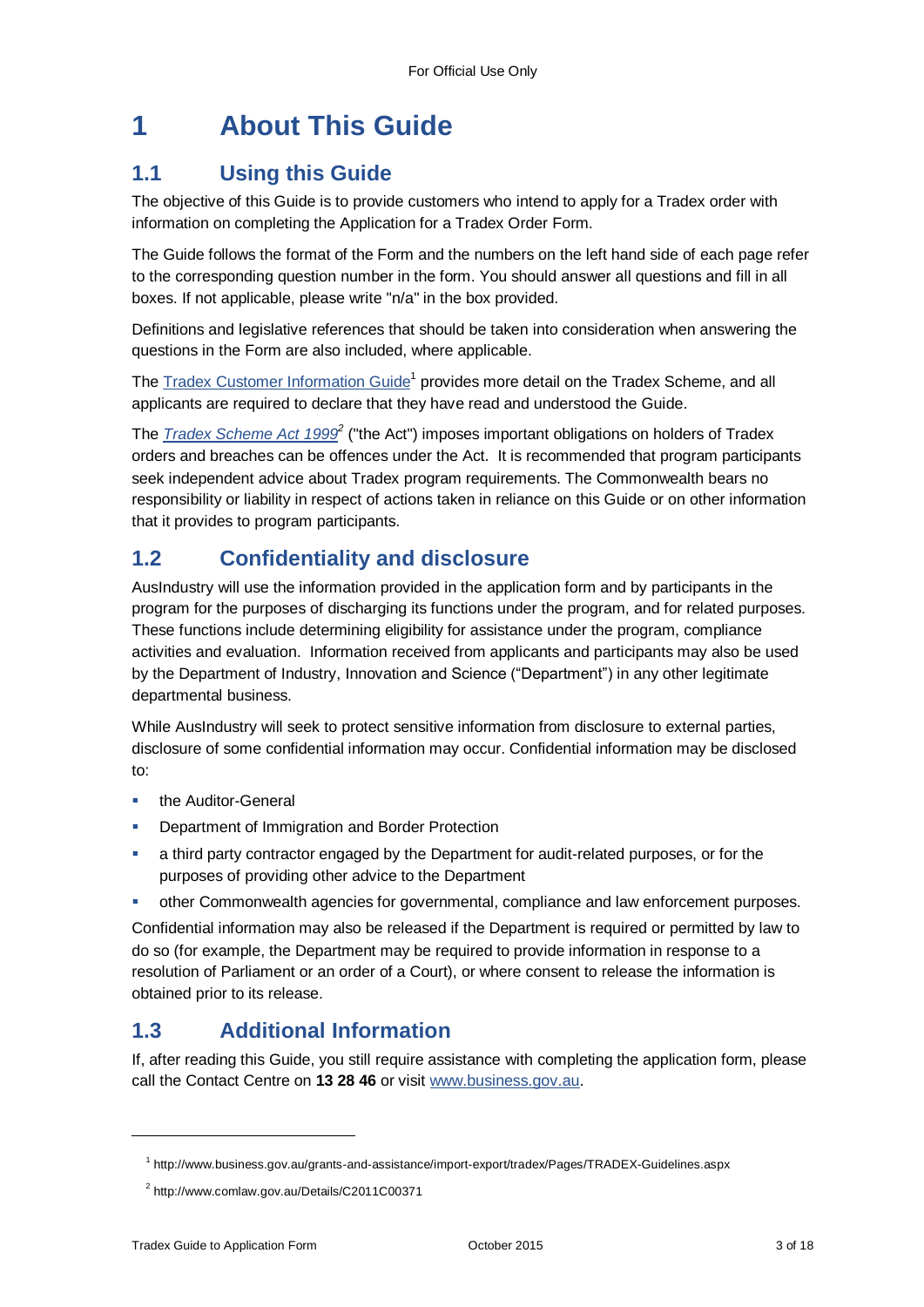## **2 Application Details**

## **2.1 Business and Applicant Information**

| <b>Question</b><br><b>Number</b> | <b>Topic</b>                                                                | <b>Guidance</b>                                                                                                                                                                                                                                                                                                     |
|----------------------------------|-----------------------------------------------------------------------------|---------------------------------------------------------------------------------------------------------------------------------------------------------------------------------------------------------------------------------------------------------------------------------------------------------------------|
| 1                                | Name of applicant                                                           | A Tradex applicant can be an individual, a Corporations Act<br>company, an incorporated association, a partnership or other<br>kind of body corporate. Unincorporated entities cannot apply for<br>Tradex.                                                                                                          |
|                                  |                                                                             | Enter your name (for individual applicants) or the full registered<br>name of the body corporate (for incorporated applicants).                                                                                                                                                                                     |
|                                  |                                                                             | To ensure that your Tradex order can readily be used in<br>Department of Immigration and Border Protection (Customs)<br>processes, the applicant must also be registered in the same<br>name on the Customs ICS system.                                                                                             |
| $\mathbf 2$                      | Australian<br><b>Business Number</b><br>(ABN)                               | Issued by the Australian Taxation Office, an ABN has 11 digits.<br>Enter your ABN. Contact the Australian Taxation Office on<br>137 226 if you have any queries.                                                                                                                                                    |
| 3                                | Australian<br><b>Company Number</b><br>(ACN)                                | Enter your ACN if you have one. Contact the Australian<br>Securities & Investments Commission on 1300 300 630 if you<br>have any queries.                                                                                                                                                                           |
| 4                                | <b>CCID</b><br><b>Customs Client</b><br>Identifier                          | The CCID is issued by the Department of Immigration and<br>Border Protection for those importers who do not have an ABN.                                                                                                                                                                                            |
| 5                                | Which of the                                                                | Tick the box which best describe(s) your organisation.                                                                                                                                                                                                                                                              |
|                                  | following accurately<br>describes you or<br>your business<br>/organisation? | Definitions of entity types are:                                                                                                                                                                                                                                                                                    |
|                                  |                                                                             | Individual or Sole Trader - . An individual or a sole trader<br>trades alone, without a company structure or partners, and<br>bears alone full responsibility for his or her own business<br>activities. An individual or a sole trader can trade under his or<br>her own name or under a registered business name. |
|                                  |                                                                             | Corporations Act company, corporation or other body<br>corporate - A legal entity created by or under charter,<br>prescription or legislation. The law treats these entities as<br>separate legal persons.                                                                                                          |
|                                  |                                                                             | <b>Partnership</b> - A partnership is the relationship that exists<br>between persons or legal entities carrying on a business in<br>common with a view to profit. In some cases, a partnership is<br>formed as an incorporated partnership, in which case, it is<br>classified as a body corporate (see above).    |
|                                  |                                                                             | Any other unincorporated entity, including an<br>unincorporated association, or body of persons -<br>Association means any group of people who have joined                                                                                                                                                          |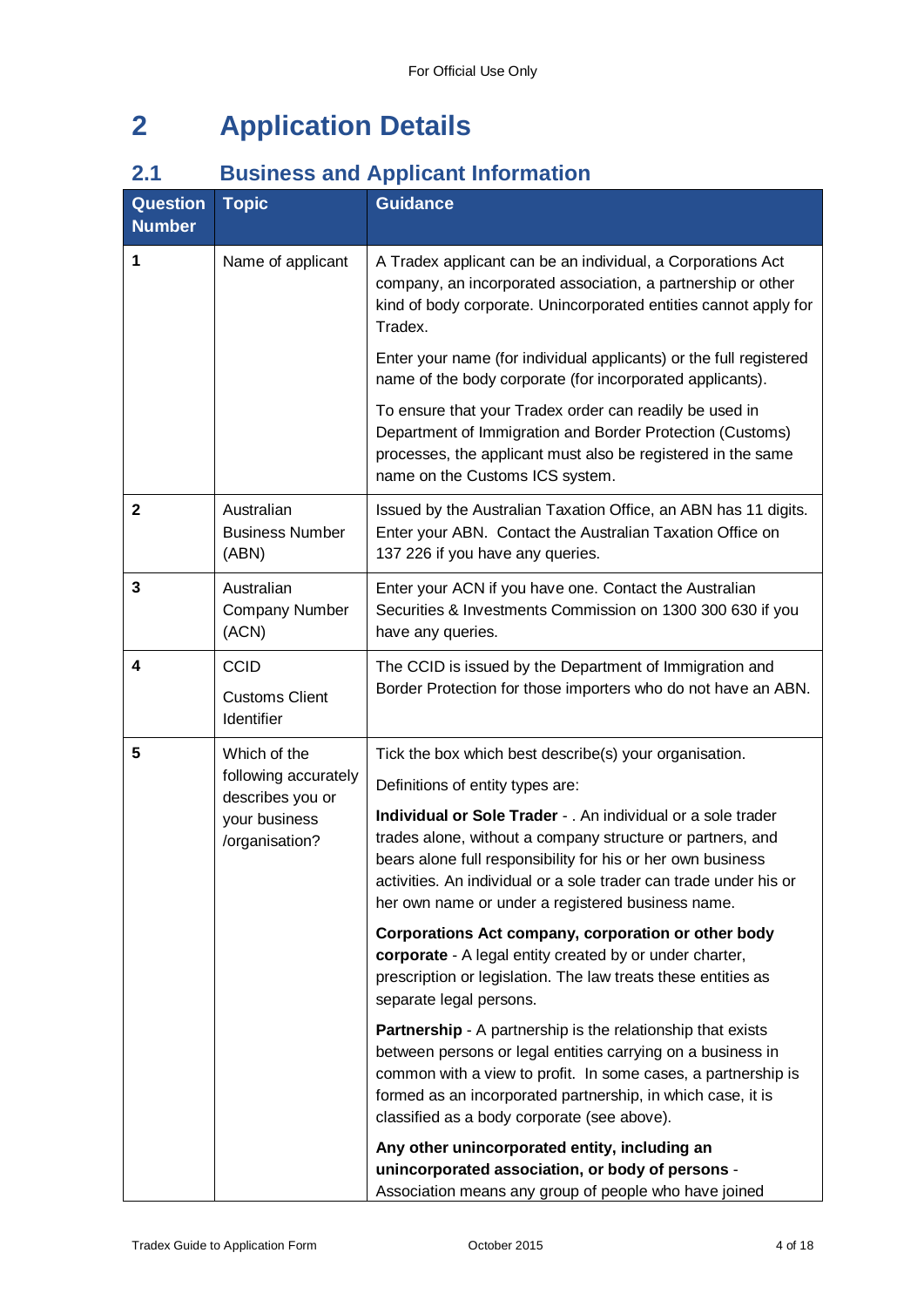| <b>Question</b><br><b>Number</b> | <b>Topic</b>                                            | <b>Guidance</b>                                                                                                                                                                                                                                                                                                                                                                                                                                                                                                                                                           |
|----------------------------------|---------------------------------------------------------|---------------------------------------------------------------------------------------------------------------------------------------------------------------------------------------------------------------------------------------------------------------------------------------------------------------------------------------------------------------------------------------------------------------------------------------------------------------------------------------------------------------------------------------------------------------------------|
|                                  |                                                         | together to achieve common objectives. Traditionally,<br>'association' refers to voluntary non-profit organisations which<br>promote religious, educational, literary, scientific, artistic and<br>other similar purposes. They involve bringing benefits to the<br>community and association members. An unincorporated<br>association is an association which has not been incorporated<br>under relevant legislation, for example the Associations<br>Incorporation Act 2009 (in NSW) or other appropriate<br>State/Territory association's incorporation legislation. |
|                                  |                                                         | Trustee applying on behalf of a trust - A trust is a device by<br>which a person or other type of legal entity (the trustee) holds<br>the title to property for the benefit of another person (the<br>beneficiary). A trust imposes a personal obligation upon the<br>trustee to deal with property for the benefit of another person or<br>a class of persons or for the advancement of certain purposes,<br>private or charitable. The trustee is the person who can apply<br>for a Tradex order on behalf of a trust.                                                  |
|                                  |                                                         | Other - if your organisation does not fall within one of the<br>categories described and listed above, enter a brief description.                                                                                                                                                                                                                                                                                                                                                                                                                                         |
| 6                                | <b>ANZSIC Code</b>                                      | See Attachment A in this Guide for a list of Australian/New<br>Zealand Standard Industry Classification (ANZSIC) descriptions<br>and codes. Enter the code that best describes your business.                                                                                                                                                                                                                                                                                                                                                                             |
| $\overline{7}$                   | Core business                                           | Describe the activity that is the main source of your business<br>income.                                                                                                                                                                                                                                                                                                                                                                                                                                                                                                 |
| 8                                | What are your<br>details for the last<br>financial year | Although this information is not directly related to an application<br>for a Tradex order, it may be used for evaluation and policy<br>development processes.                                                                                                                                                                                                                                                                                                                                                                                                             |
|                                  | Last financial year                                     | For example: 2014-2015                                                                                                                                                                                                                                                                                                                                                                                                                                                                                                                                                    |
|                                  | Annual turnover                                         | Annual turnover includes:                                                                                                                                                                                                                                                                                                                                                                                                                                                                                                                                                 |
|                                  |                                                         | Total turnover/sales of goods for the year, including:                                                                                                                                                                                                                                                                                                                                                                                                                                                                                                                    |
|                                  |                                                         | excise, GST, bounties and subsidies on production<br>×.<br>all other revenue from outside the applicant's business (for<br>×<br>example, revenue from commissions, repairs, services,<br>rent, leasing and hiring)                                                                                                                                                                                                                                                                                                                                                        |
|                                  |                                                         | capital work done for own premises, or for renting or<br>×<br>leasing.<br>Annual turnover does not include:                                                                                                                                                                                                                                                                                                                                                                                                                                                               |
|                                  |                                                         | receipts from interest, royalties, dividends and the sale of<br>×<br>fixed tangible assets.                                                                                                                                                                                                                                                                                                                                                                                                                                                                               |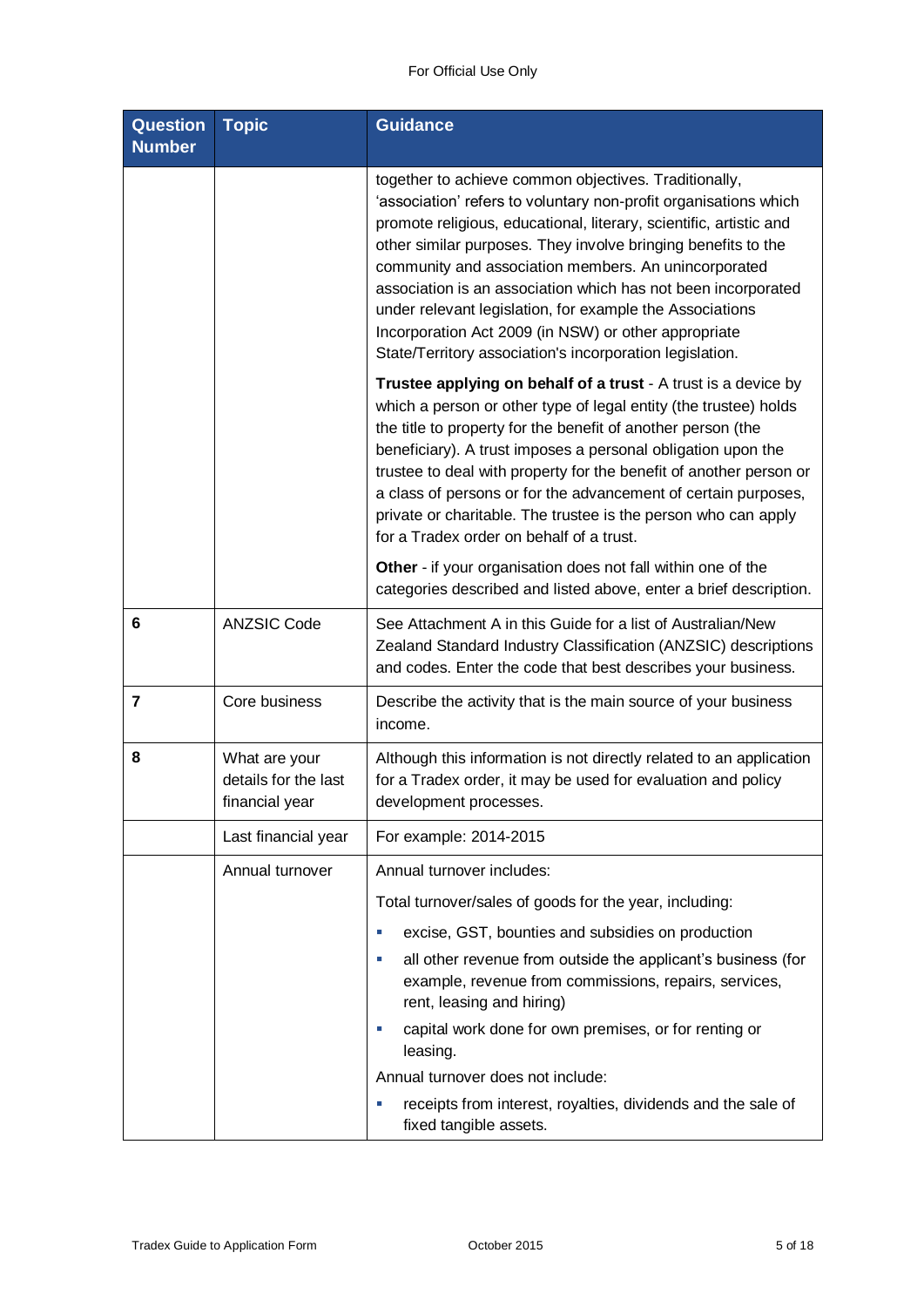| <b>Question</b><br><b>Number</b> | <b>Topic</b>                                    | <b>Guidance</b>                                                                                                                                                                                                                                                                                               |
|----------------------------------|-------------------------------------------------|---------------------------------------------------------------------------------------------------------------------------------------------------------------------------------------------------------------------------------------------------------------------------------------------------------------|
|                                  | Number of                                       | This includes:                                                                                                                                                                                                                                                                                                |
|                                  | employees                                       | full time employees<br>×,                                                                                                                                                                                                                                                                                     |
|                                  |                                                 | part time and casual employees (combine the work of part-<br>×,<br>time and casual employees to generate a 'person years'<br>figure)                                                                                                                                                                          |
|                                  |                                                 | consultants (that is consultants engaged on contracts to<br>×.<br>undertake tasks that are directly connected to the core<br>activity of the business). Do not include 'casual' contractors<br>such as cleaners, security patrols, and so on, who are<br>'contracted' to perform particular functions.        |
| 9                                | Last day and<br>month of your<br>financial year | For example, if your financial year is from July to June, enter<br>30/06, or, if your financial year is from April to March, enter<br>31/03.                                                                                                                                                                  |
| 10                               | Web site address                                | If you have a web site, state your web site address in the<br>column provided in the form.                                                                                                                                                                                                                    |
| 11                               | <b>Business email</b><br>address                | Supply details of the email address you use for business<br>enquiries.                                                                                                                                                                                                                                        |
| 12                               | Trading name                                    | Only fill this column in if your business trades or operates under<br>a different name.                                                                                                                                                                                                                       |
| 13                               | <b>Business street</b><br>address               | State your business street address in the column provided in<br>the form.                                                                                                                                                                                                                                     |
| 14                               | <b>Business postal</b><br>address               | State your business postal address in the column provided in<br>the form, if it is different to your business street address.                                                                                                                                                                                 |
| 15                               | <b>Nominated Contact</b><br>person for Tradex   | State the name of your 'nominated' contact person in the<br>column provided in the form.                                                                                                                                                                                                                      |
|                                  | matters                                         | Having an effective contact person for Tradex orders is<br>extremely important. AusIndustry will communicate exclusively<br>with this person about Tradex business.                                                                                                                                           |
|                                  |                                                 | Usually, the contact person is a company employee or director<br>who has the authority to give and receive information on the<br>applicant's behalf.                                                                                                                                                          |
|                                  |                                                 | The person who is nominated as the contact person should be<br>authorised by the applicant to take responsibility for all dealings<br>with AusIndustry on Tradex matters. For instance, if we need<br>more information about this application, AusIndustry will only<br>communicate with your contact person. |
|                                  |                                                 | Important: AusIndustry must be advised within 14 days if<br>the information about the contact person changes.                                                                                                                                                                                                 |
| 16                               | Contact person's<br>position                    | Tick or enter the contact person's position/title.                                                                                                                                                                                                                                                            |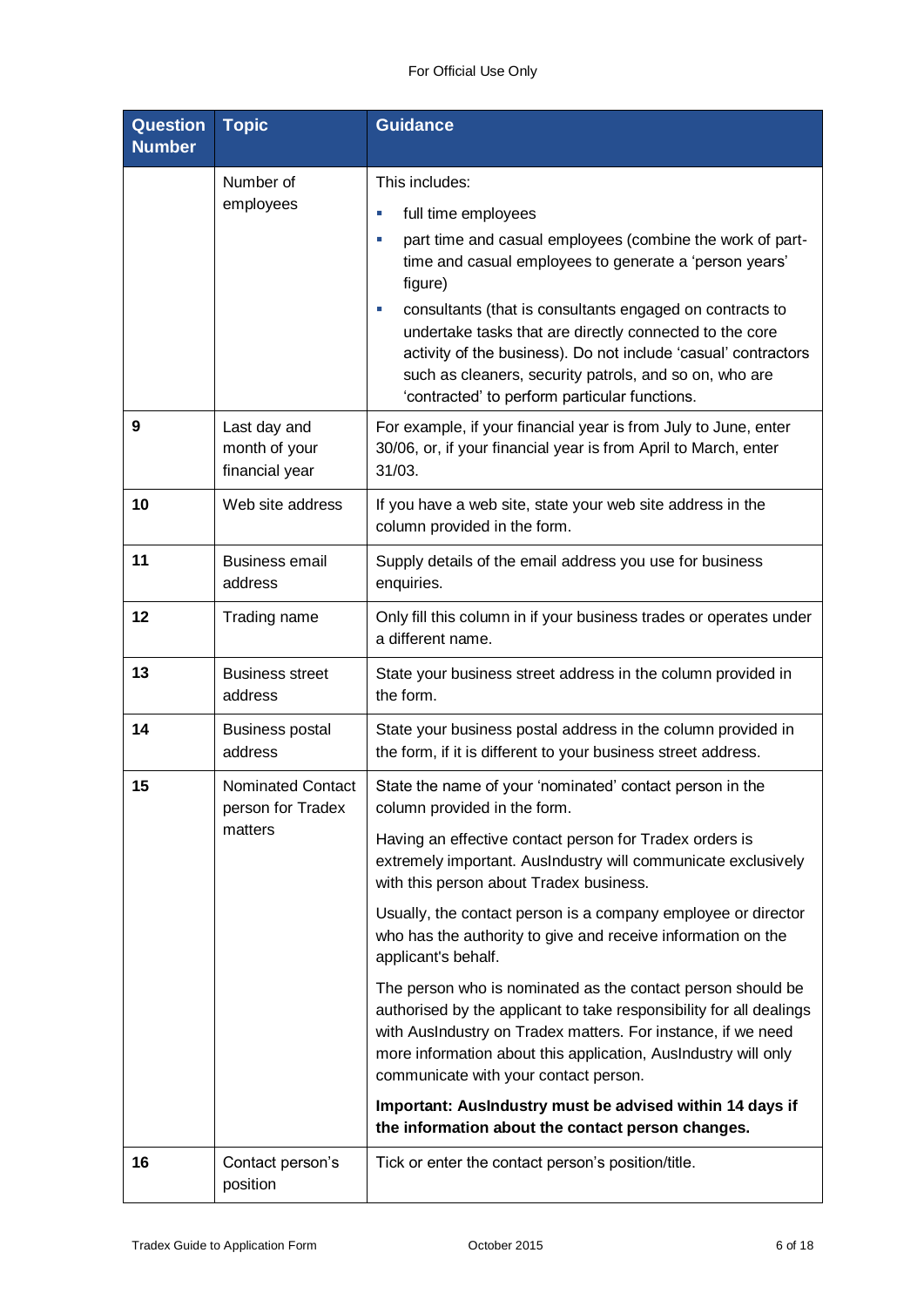| <b>Question</b><br><b>Number</b> | <b>Topic</b>                                                                                                 | <b>Guidance</b>                                                                                                                                                                                                                                                   |
|----------------------------------|--------------------------------------------------------------------------------------------------------------|-------------------------------------------------------------------------------------------------------------------------------------------------------------------------------------------------------------------------------------------------------------------|
| 17                               | Preferred method<br>of contact                                                                               | Choose one of email, phone or fax and, where possible, this<br>method will be used for Tradex matters.                                                                                                                                                            |
| 18                               | Contact phone                                                                                                | Enter the contact person's work telephone number.                                                                                                                                                                                                                 |
|                                  | <b>Contact Mobile</b>                                                                                        | Enter the contact person's mobile telephone number.                                                                                                                                                                                                               |
|                                  | <b>Contact Fax</b>                                                                                           | Enter the contact person's fax number.                                                                                                                                                                                                                            |
|                                  | Contact E-mail<br>address                                                                                    | Enter the contact person's e-mail address.                                                                                                                                                                                                                        |
| 19                               | Postal address of<br>contact person                                                                          | Enter the full postal address of the contact person.<br>Correspondence about Tradex will be sent to this address.                                                                                                                                                 |
| 20                               | Customs broker<br>details                                                                                    | Customs Brokers specialise in clearing goods on behalf of the<br>owners of the goods and are licensed by the Department of<br>Immigration and Border Protection. If you have a Customs<br>Broker, enter their business name, given name and phone<br>number here. |
|                                  |                                                                                                              | More information on Customs Brokers can be found at<br>www.cbfca.org.au or by phoning the Customs Brokers and<br>Forwarders Council of Australia Inc. on (07) 3252 1348.                                                                                          |
| 21                               | Does the applicant<br>have an existing<br>Tradex Order?                                                      | If you tick 'Yes' enter the Tradex order number in the 'Tradex<br>order number' box.                                                                                                                                                                              |
| 22                               | If 'Yes', is there any<br>outstanding Tradex<br>duty liability?                                              | You cannot hold a Tradex order if you already have outstanding<br>overdue Tradex duty to pay on another Tradex order.                                                                                                                                             |
| 23                               | Is the applicant<br>insolvent under<br>administration or<br>an externally<br>administered body<br>corporate? | 'Insolvent under administration' and 'externally administered<br>body corporate' are defined in Section 4 of the Tradex Scheme<br>Act 1999 - for details, call the Contact Centre on 13 28 46.                                                                    |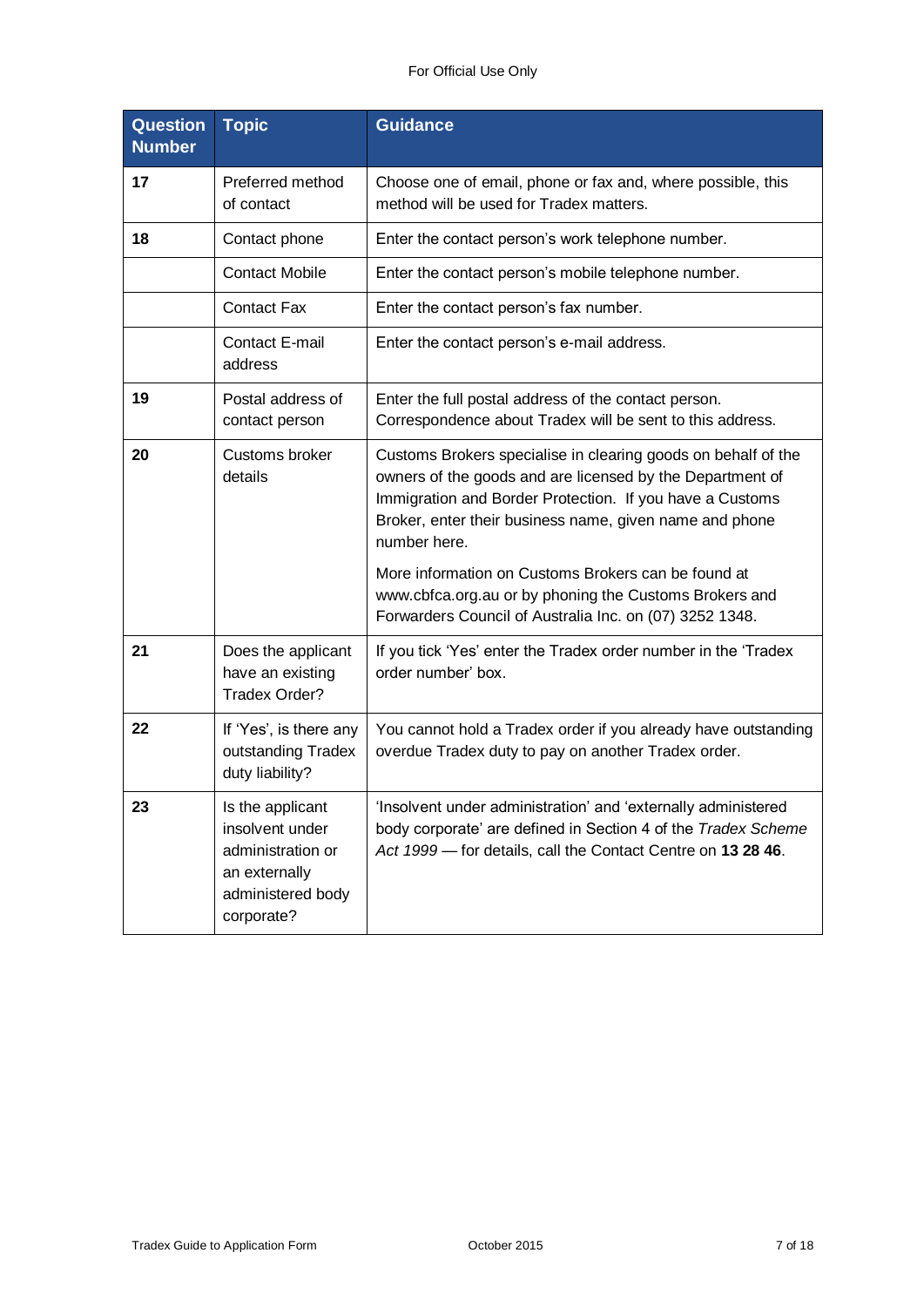## **2.2 Eligibility Requirements**

### **Goods to be Imported**

| <b>Question</b><br><b>Number</b> | <b>Topic</b>                                                                                                  | <b>Guidance</b>                                                                                                                                                                                                                                                                                                                                                                                                                                                                                                                                                                                                                                                                                                                                                                                                                                          |
|----------------------------------|---------------------------------------------------------------------------------------------------------------|----------------------------------------------------------------------------------------------------------------------------------------------------------------------------------------------------------------------------------------------------------------------------------------------------------------------------------------------------------------------------------------------------------------------------------------------------------------------------------------------------------------------------------------------------------------------------------------------------------------------------------------------------------------------------------------------------------------------------------------------------------------------------------------------------------------------------------------------------------|
| 24                               | Are the goods you<br>propose to import<br>under Tradex,<br>intended for export<br>by you or another<br>party? | Tick 'Yes' to confirm that you intend to import goods for export.<br>If your answer to this question is 'No', you are not eligible to<br>apply for a Tradex order and should not complete and send the<br>application form to AusIndustry.                                                                                                                                                                                                                                                                                                                                                                                                                                                                                                                                                                                                               |
| 25                               | What goods do you<br>intend to import<br>under Tradex?                                                        | Describe the goods that you intend to import under Tradex.<br>In the left-hand column, enter the two-digit Customs Tariff<br>chapter number that applies to your goods.<br>In the right-hand column, write a short description of the goods.<br>For example, enter your information like this:<br><b>Electric Motors</b><br>Chapter 85<br>×<br>Chapter 71<br>Gold Jewellery<br>×.<br><b>Knitted Garments</b><br>Chapter 61<br>×<br>Chapter 84<br><b>Refrigeration Equipment</b><br><b>Important:</b> When describing the goods, you may use a specific<br>description (e.g. knitted women's jumpers) or a more generic<br>description where you intend to import a range of goods falling<br>within one chapter heading (e.g. knitted garments). You should<br>avoid broad descriptions like 'miscellaneous manufactured<br>goods' or 'animal products'. |
| 26                               | What is the<br>estimated value of<br>these goods?                                                             | Enter an estimate of the \$A value (f.o.b.) of the goods you<br>intend to import under Tradex on an annual basis.                                                                                                                                                                                                                                                                                                                                                                                                                                                                                                                                                                                                                                                                                                                                        |
| 27                               | How much<br>Customs duty<br>would normally be<br>payable on these<br>goods?                                   | Enter an estimate of the Customs duty that would be payable<br>on these goods, on an annual basis, without the use of a<br>Tradex order.<br>Customs duty is a duty imposed on goods imported to<br>Australia.<br>Rates of Customs duty for all goods are prescribed in the<br>Customs Tariff Act 1995. For more information on Customs<br>duty rates, contact the Department of Immigration and Border<br>Protection on 131 881 or visit the Customs website<br>https://www.border.gov.au                                                                                                                                                                                                                                                                                                                                                                |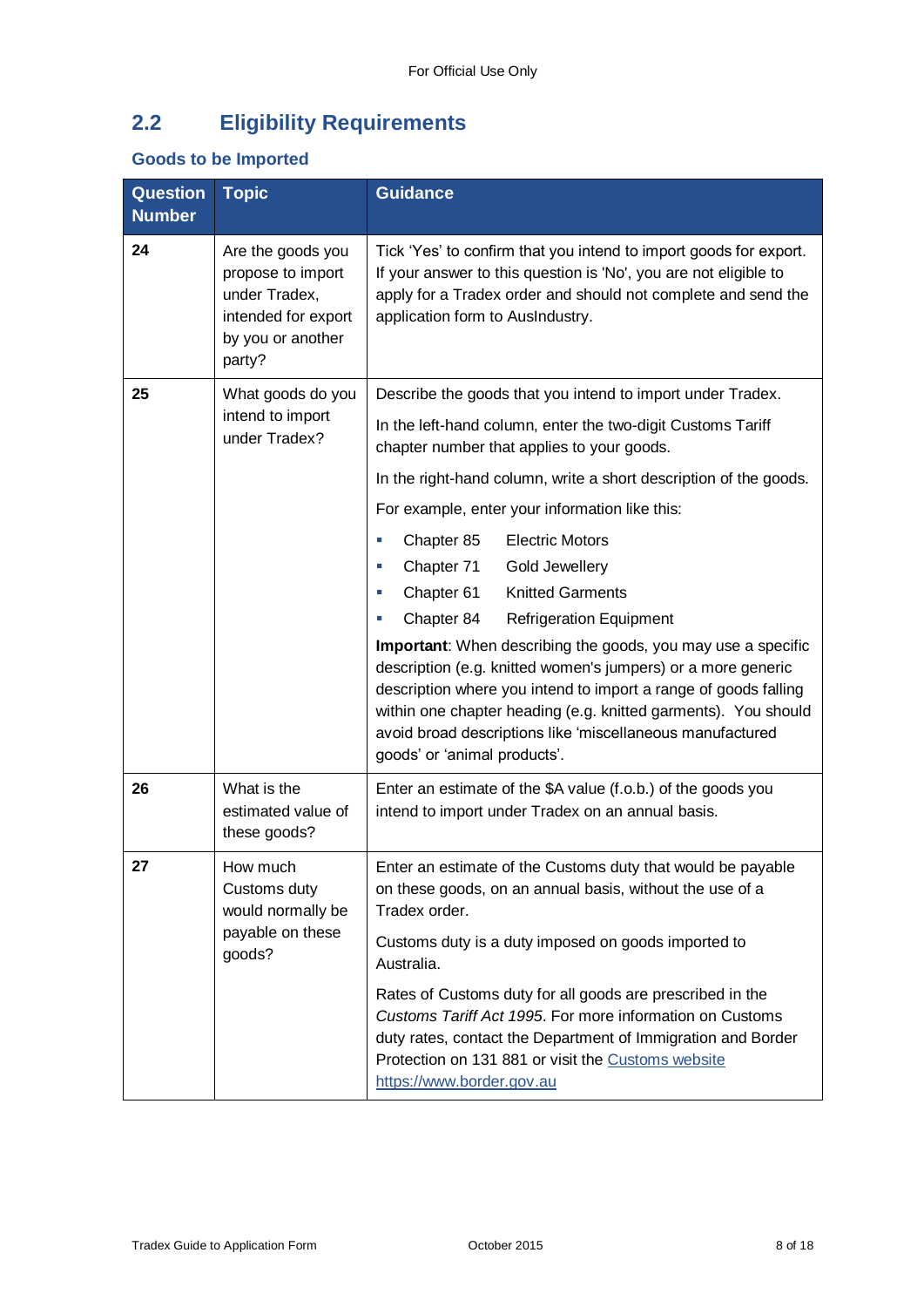### **Requirements of Tradex Regulations**

| <b>Question</b><br><b>Number</b> | <b>Topic</b>                                                                                                                     | <b>Guidance</b>                                                                                                                                                                                                                                                                                                                                                                                                                                                                                                                                                                                                                                                     |
|----------------------------------|----------------------------------------------------------------------------------------------------------------------------------|---------------------------------------------------------------------------------------------------------------------------------------------------------------------------------------------------------------------------------------------------------------------------------------------------------------------------------------------------------------------------------------------------------------------------------------------------------------------------------------------------------------------------------------------------------------------------------------------------------------------------------------------------------------------|
| 28                               | Before being<br>exported, will any<br>of the goods you<br>propose to import<br>under Tradex be:                                  | Kept in the same condition in which they were imported<br>a.<br>(i.e., unused)?<br>Used by being subjected to a process or to treatment for<br>b.<br>the purpose of producing manufactured goods?<br>Used as inputs in the manufacture of other goods?<br>C.<br>Used by being otherwise mixed with other goods (e.g.<br>d.<br>simply assembled with other goods)?<br><b>Important:</b> - 'using' goods does not include inspecting or<br>exhibiting them, or testing them incidentally immediately prior to<br>export.<br>Tick the box or boxes that best relates to what will happen to<br>your goods after they are imported and prior to them being<br>exported. |
| 29                               | If 'Yes' applies to<br>b), c) or d) give a<br>brief description of<br>the manufacture,<br>process, treatment<br>or other mixing. | Describe the manufacturing process or treatment you will apply<br>to the nominated goods.                                                                                                                                                                                                                                                                                                                                                                                                                                                                                                                                                                           |
| 30                               | Will any of the<br>imported goods be<br>mixed with like<br>goods produced in<br>Australia?                                       | If 'Yes', describe the goods to be mixed and the amount of<br>imported goods used in the mixture.                                                                                                                                                                                                                                                                                                                                                                                                                                                                                                                                                                   |

### **Export Information**

| <b>Question</b><br><b>Number</b> | <b>Topic</b>                                                                                                          | <b>Guidance</b>                                                                                                                                                                                                                                                                                                                                                      |
|----------------------------------|-----------------------------------------------------------------------------------------------------------------------|----------------------------------------------------------------------------------------------------------------------------------------------------------------------------------------------------------------------------------------------------------------------------------------------------------------------------------------------------------------------|
| 31                               | Does the applicant<br>intend to export all<br>nominated goods<br>within one year of<br>importation into<br>Australia? | Tick 'Yes' if the goods will be exported within one year after<br>their entry for home consumption (that is, when they are<br>released from Customs control).<br>If 'No' you may not be eligible to apply for a Tradex order.<br>However, extensions beyond one year may be granted on<br>application. For more information, call the Contact Centre on<br>13 28 46. |
| 32                               | Will you be the<br>exporter of the<br>goods?                                                                          | If you will export the goods tick 'Yes'. If someone else will<br>export the goods tick 'No'.                                                                                                                                                                                                                                                                         |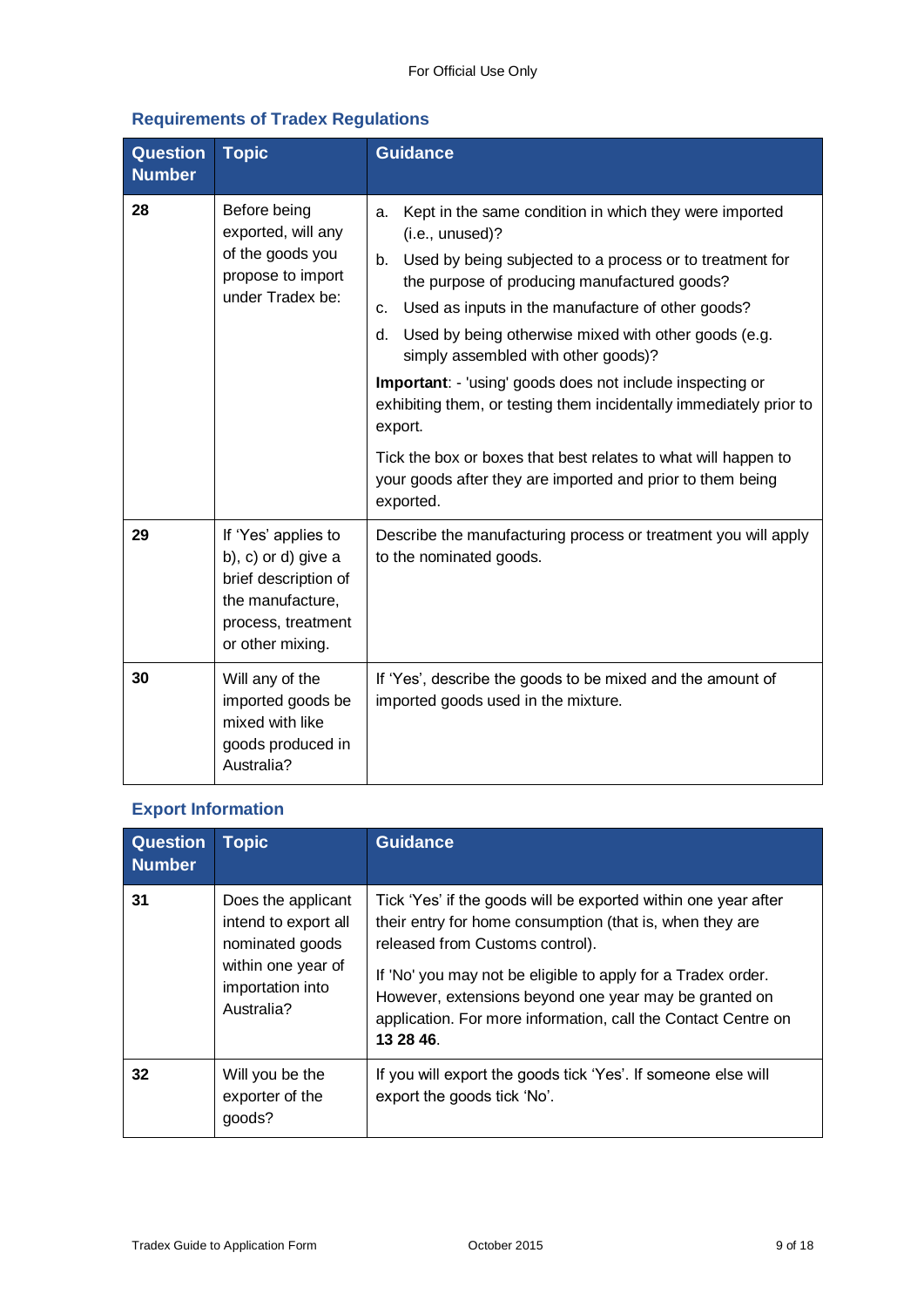| <b>Question</b><br><b>Number</b> | <b>Topic</b>                                                                              | <b>Guidance</b>                                                                                                                                                                                                                                                                                           |
|----------------------------------|-------------------------------------------------------------------------------------------|-----------------------------------------------------------------------------------------------------------------------------------------------------------------------------------------------------------------------------------------------------------------------------------------------------------|
| 33                               | If you will not be<br>the exporter,<br>provide details of<br>who will be the<br>exporter. | If you answered 'No' to Question 32, provide details (e.g. name,<br>address, ABN, telephone number and contact person) of who<br>will export the goods. If there will be several exporters you may<br>write 'VARIOUS' and specify their details on a separate sheet<br>and attach it to this application. |
| 34                               | What is the<br>estimated value of<br>the goods to be<br>exported?                         | Enter an estimate of \$A value of the finished goods to be<br>exported, on an annual basis. Only include goods which are, or<br>contain, goods imported under the Tradex Scheme.                                                                                                                          |
| 35                               | <b>Estimated time</b><br>from import to<br>export.                                        | Enter an estimate of the time in months that you expect it will<br>take to export the goods after their entry for home consumption.                                                                                                                                                                       |
| 36                               | What is the<br>intended overseas<br>destination of the<br>goods?                          | Enter the country(ies) or region(s) the goods will be exported to.                                                                                                                                                                                                                                        |

## **2.3 Record Keeping Requirements**

| <b>Question</b><br><b>Number</b> | <b>Topic</b>                                                                                                                                                   | <b>Guidance</b>                                                                                                                                                                                                                                                                                                                                                                                                                                                                |
|----------------------------------|----------------------------------------------------------------------------------------------------------------------------------------------------------------|--------------------------------------------------------------------------------------------------------------------------------------------------------------------------------------------------------------------------------------------------------------------------------------------------------------------------------------------------------------------------------------------------------------------------------------------------------------------------------|
| 37                               | Do you have<br>adequate record-<br>keeping and<br>accounting<br>systems in place in<br>respect of the<br>goods that are the<br>subject of your<br>application? | To be eligible for a Tradex order you must answer 'Yes' to this<br>question. For more information about record keeping<br>requirements, refer to the Tradex Customer Information<br><b>Guide</b> or call the Contact Centre on 13 28 46.                                                                                                                                                                                                                                       |
| 38                               | Will your records<br>show if the goods<br>imported under a<br>Tradex order have<br>been subjected to<br>any of the following<br>actions?                       | Tick the box(es) which apply to the actions you will take in<br>relation to your nominated goods. If none of the circumstances<br>apply to you, tick the 'Not Applicable' box.<br>If your nominated goods are subject to any of the listed actions,<br>you must have adequate records to substantiate those actions.<br><b>Important:</b> To be eligible for Tradex, you must be in a position<br>to tick 'Yes' to the actions that are applicable to your nominated<br>goods. |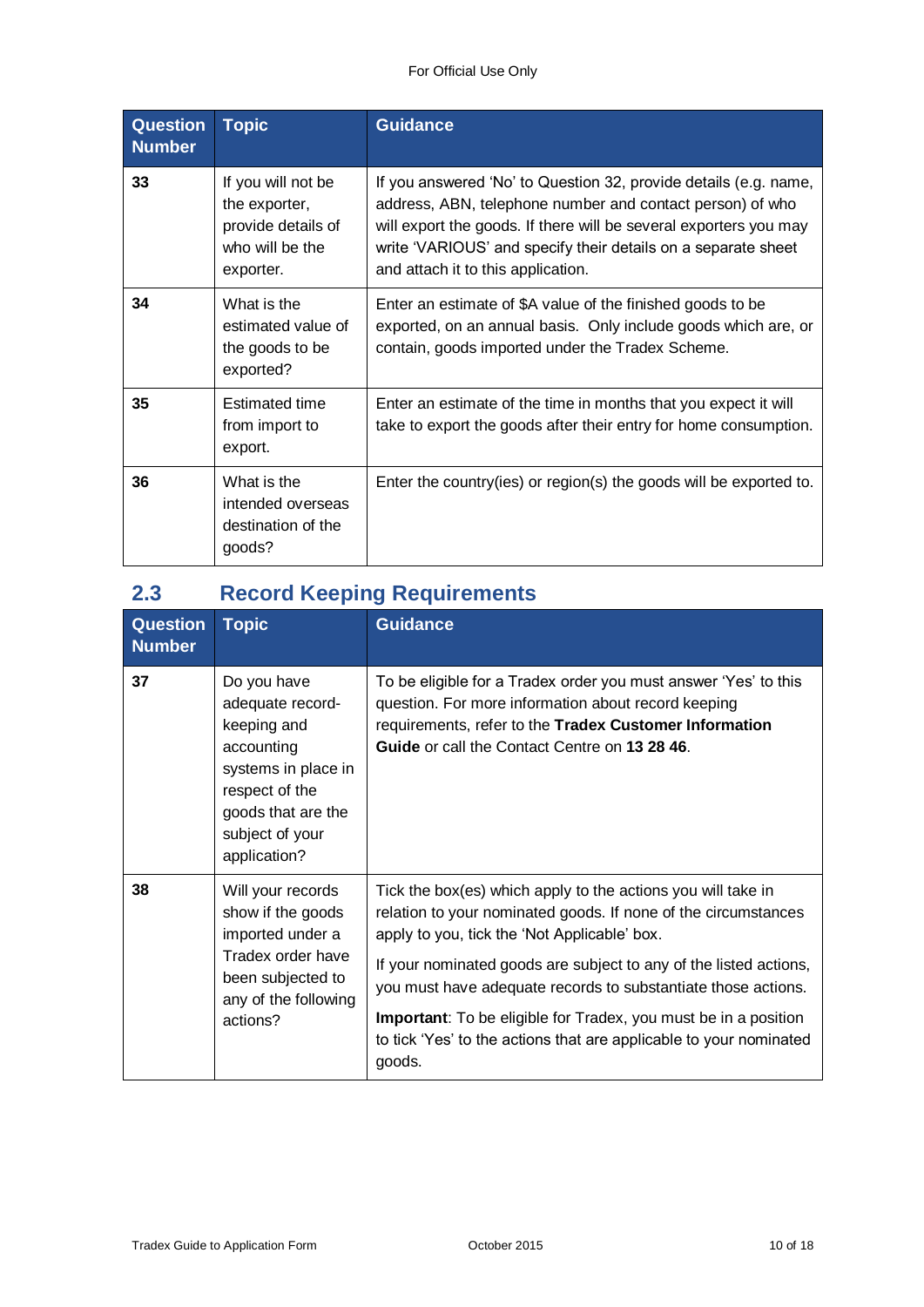| <b>Question</b><br><b>Number</b> | <b>Topic</b>                     | <b>Guidance</b>                                                                                                                                                                                                                                                                                                                                                                                                                                                                             |
|----------------------------------|----------------------------------|---------------------------------------------------------------------------------------------------------------------------------------------------------------------------------------------------------------------------------------------------------------------------------------------------------------------------------------------------------------------------------------------------------------------------------------------------------------------------------------------|
| 39                               | Authorised person<br>declaration | Make sure that whoever signs the application form is:<br>for individual applicants, the individual who wishes to<br>а.<br>become a Tradex order holder, and<br>for incorporated applicants, an officer of the company (or<br>b.<br>for other incorporated entity types an equivalent position of<br>responsibility) who is duly authorised to sign documents<br>such as this for the applicant entity.<br>This declaration must be read, understood and signed by the<br>authorised person. |

## **2.4 Declaration**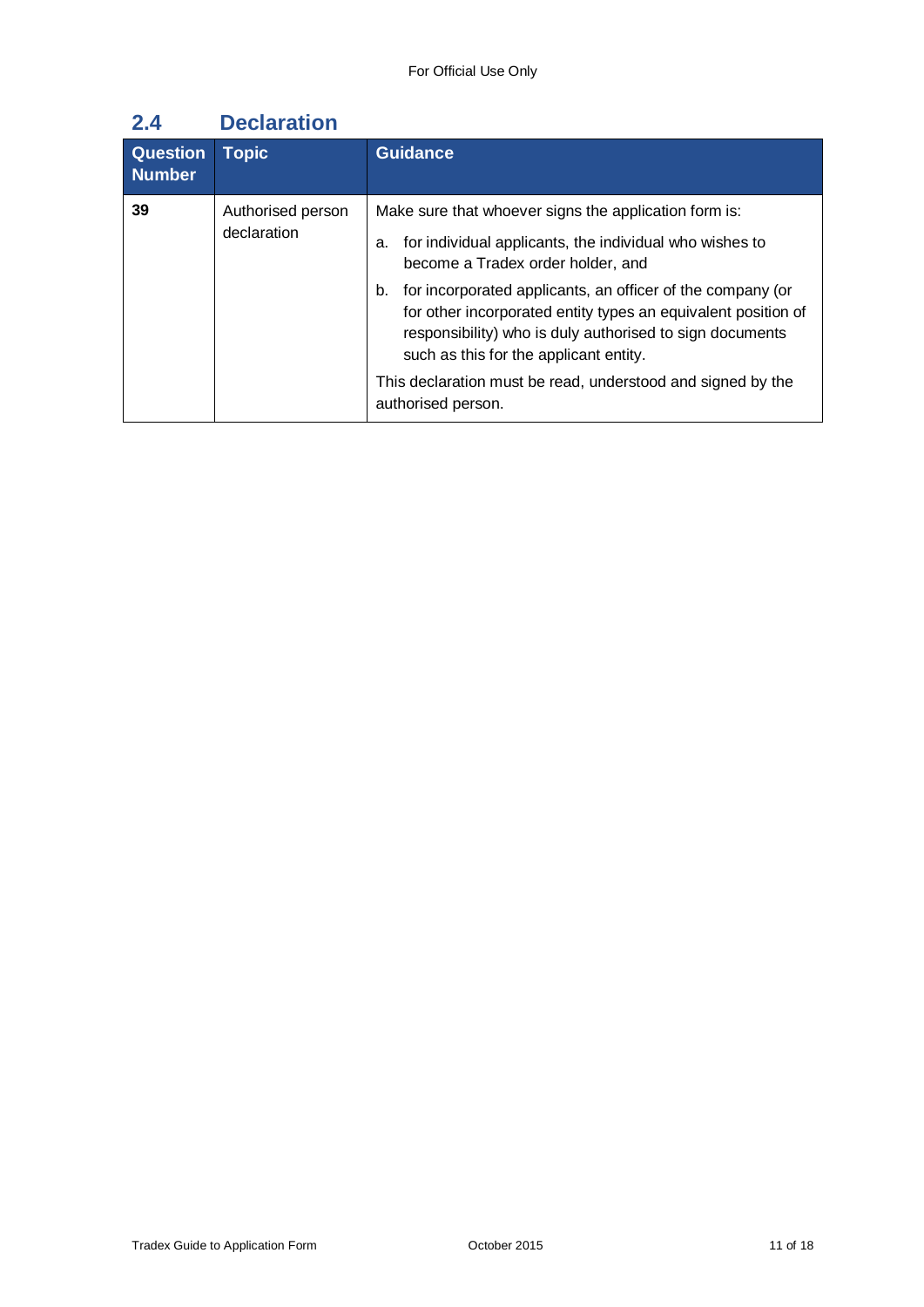### **Australian New Zealand Standard Industry Classification**

119 Other Food Product

#### **Australian New Zealand Standard Industry Classification (ANZSIC) Group Codes (3– digit, 2006)**

**Agriculture, Forestry and Fishing** 011 Nursery and Floriculture Production 012 Mushroom and Vegetable Growing 013 Fruit and Tree Nut Growing 014 Sheep, Beef Cattle and Grain Farming 015 Other Crop Growing 016 Dairy Cattle Farming 017 Poultry Farming 018 Deer Farming 019 Other Livestock Farming 020 Aquaculture 030 Forestry and Logging 041 Fishing 042 Hunting and Trapping 051 Forestry Support Services 052 Agriculture and Fishing Support Services **Mining** 060 Coal Mining 070 Oil and Gas Extraction 080 Metal Ore Mining 091 Construction Material Mining 099 Other Non-Metallic Mineral Mining and Quarrying 101 Exploration 109 Other Mining Support Services **Manufacturing** 111 Meat and Meat Product Manufacturing 112 Seafood Processing 113 Dairy Product Manufacturing 114 Fruit and Vegetable Processing 115 Oil and Fat Manufacturing 116 Grain Mill and Cereal Product Manufacturing 117 Bakery Product Manufacturing 118 Sugar and Confectionery Manufacturing

Manufacturing 121 Beverage Manufacturing 122 Cigarette and Tobacco Product Manufacturing 131 Textile Manufacturing 132 Leather Tanning, Fur Dressing and Leather Product Manufacturing 133 Textile Product Manufacturing 134 Knitted Product Manufacturing 135 Clothing and Footwear Manufacturing 141 Log Sawmilling and Timber Dressing 149 Other Wood Product Manufacturing 151 Pulp, Paper and Paperboard Manufacturing 152 Converted Paper Product Manufacturing 161 Printing and Printing Support Services 162 Reproduction of Recorded Media 170 Petroleum and Coal Product Manufacturing 181 Basic Chemical Manufacturing 182 Basic Polymer Manufacturing 183 Fertiliser and Pesticide Manufacturing 184 Pharmaceutical and Medicinal Product Manufacturing 185 Cleaning Compound and Toiletry Preparation Manufacturing 189 Other Basic Chemical Product Manufacturing 191 Polymer Product Manufacturing 192 Natural Rubber Product Manufacturing 201 Glass and Glass Product Manufacturing 202 Ceramic Product Manufacturing 203 Cement, Lime, Plaster and Concrete Product Manufacturing 209 Other Non-Metallic Mineral Product Manufacturing 211 Basic Ferrous Metal Manufacturing 212 Basic Ferrous Metal Product Manufacturing 213 Basic Non-Ferrous Metal Manufacturing 214 Basic Non-Ferrous Metal Product Manufacturing 221 Iron and Steel Forging 222 Structural Metal Product Manufacturing 223 Metal Container Manufacturing 224 Sheet Metal Product Manufacturing (except Metal Structural and Container Products) 229 Other Fabricated Metal Product Manufacturing 231 Motor Vehicle and Motor Vehicle Part Manufacturing 239 Other Transport Equipment Manufacturing 241 Professional and Scientific Equipment Manufacturing 242 Computer and Electronic Equipment Manufacturing 243 Electrical Equipment Manufacturing 244 Domestic Appliance Manufacturing 245 Pump, Compressor, Heating and Ventilation Equipment Manufacturing 246 Specialised Machinery and Equipment Manufacturing 249 Other Machinery and Equipment Manufacturing 251 Furniture Manufacturing 259 Other Manufacturing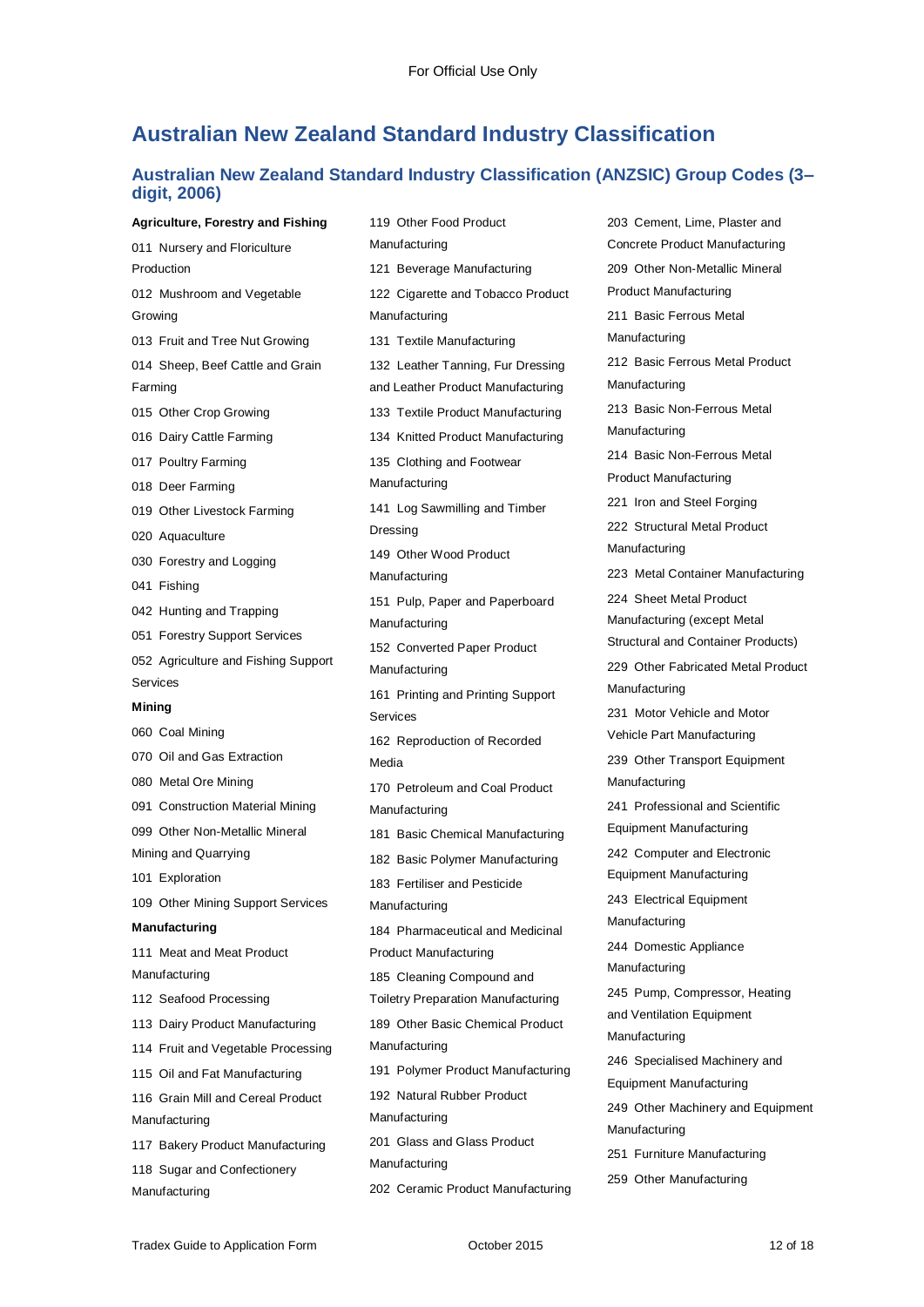Electricity, Gas, Water and Waste Services 261 Electricity Generation 262 Electricity Transmission 263 Electricity Distribution 264 On Selling Electricity and Electricity Market Operation 270 Gas Supply 281 Water Supply, Sewerage and Drainage Services 291 Waste Collection Services 292 Waste Treatment, Disposal and Remediation Services **Construction** 301 Residential Building Construction 302 Non-Residential Building **Construction** 310 Heavy and Civil Engineering **Construction** 321 Land Development and Site Preparation Services 322 Building Structure Services 323 Building Installation Services 324 Building Completion Services 329 Other Construction Services **Wholesale Trade** 331 Agricultural Product **Wholesaling** 332 Mineral, Metal and Chemical **Wholesaling** 333 Timber and Hardware Goods Wholesaling 341 Specialised Industrial Machinery and Equipment Wholesaling 349 Other Machinery and Equipment Wholesaling 350 Motor Vehicle and Motor Vehicle Parts Wholesaling 360 Grocery, Liquor and Tobacco Product Wholesaling 371 Textile, Clothing and Footwear Wholesaling 372 Pharmaceutical and Toiletry Goods Wholesaling

373 Furniture, Floor Covering and Other Goods Wholesaling 380 Commission-Based Wholesaling **Retail Trade** 391 Motor Vehicle Retailing 392 Motor Vehicle Parts and Tyre Retailing 400 Fuel Retailing 411 Supermarket and Grocery Stores 412 Specialised Food Retailing 421 Furniture, Floor Coverings, Houseware and Textile Goods Retailing 422 Electrical and Electronic Goods Retailing 423 Hardware, Building and Garden Supplies Retailing 424 Recreational Goods Retailing 425 Clothing, Footwear and Personal Accessory Retailing 426 Department Stores 427 Pharmaceutical and Other Store-Based Retailing 431 Non-Store Retailing 432 Retail Commission-Based Buying and/or Selling **Accommodation and Food Services** 440 Accommodation 451 Cafes, Restaurants and Takeaway Food Services 452 Pubs, Taverns and Bars 453 Clubs (Hospitality) **Transport, Postal and Warehousing** 461 Road Freight Transport 462 Road Passenger Transport 471 Rail Freight Transport 472 Rail Passenger Transport 481 Water Freight Transport 482 Water Passenger Transport 490 Air and Space Transport 501 Scenic and Sightseeing **Transport** 

510 Postal and Courier Pick-up and Delivery Services 521 Water Transport Support Services 522 Airport Operations and Other Air Transport Support Services 529 Other Transport Support Services 530 Warehousing and Storage Services **Information Media and Telecommunications** 541 Newspaper, Periodical, Book and Directory Publishing 542 Software Publishing 551 Motion Picture and Video **Activities** 552 Sound Recording and Music Publishing 561 Radio Broadcasting 562 Television Broadcasting 570 Internet Publishing and Broadcasting 580 Telecommunications Services 591 Internet Service Providers and Web Search Portals 592 Data Processing, Web Hosting and Electronic Information Storage Services 601 Libraries and Archives 602 Other Information Services **Financial and Insurance Services** 621 Central Banking 622 Depository Financial Intermediation 623 Non-Depository Financing 624 Financial Asset Investing 631 Life Insurance 632 Health and General Insurance 633 Superannuation Funds 641 Auxiliary Finance and Investment Services 642 Auxiliary Insurance Services **Rental, Hiring and Real Estate Services**

502 Pipeline and Other Transport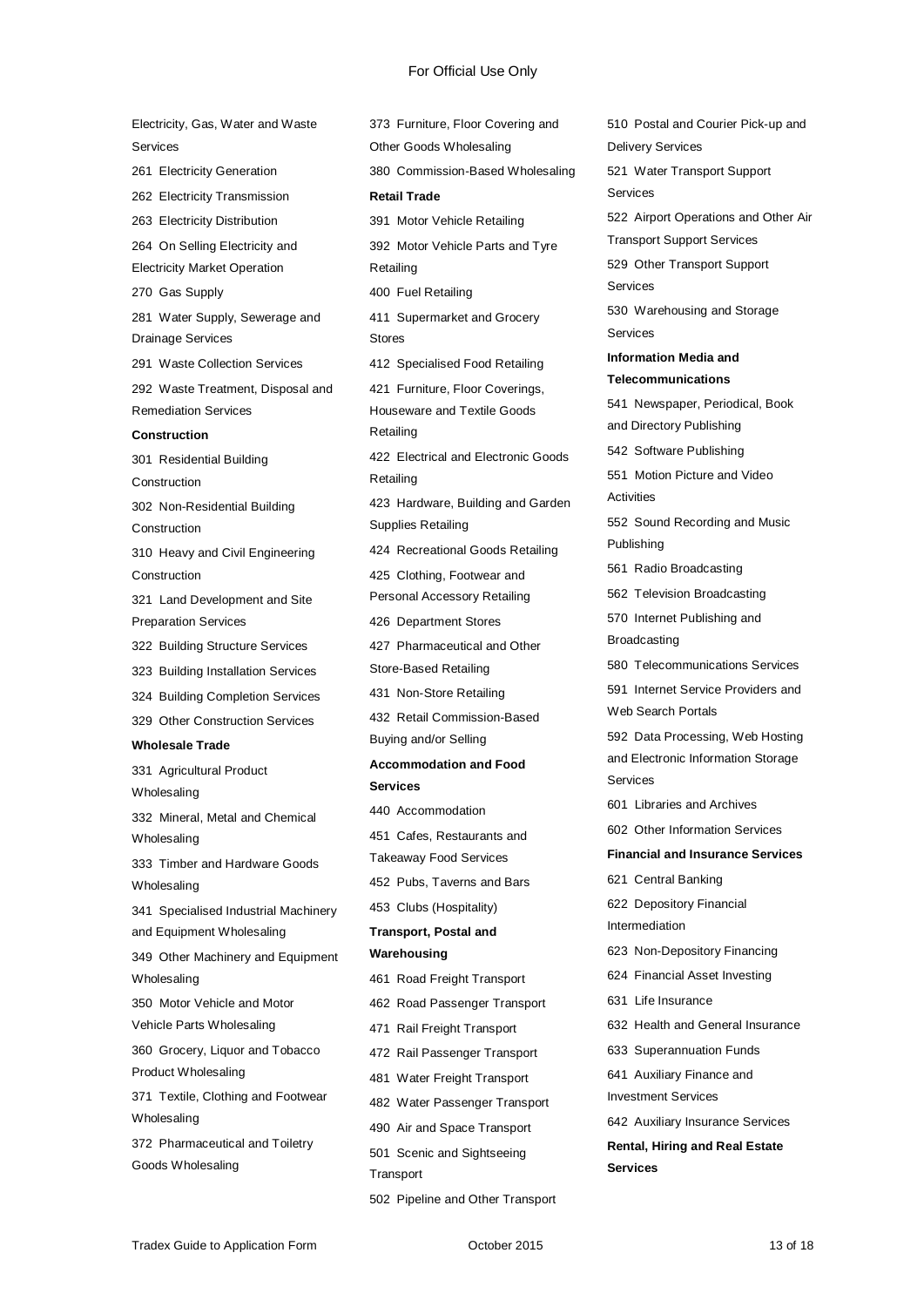661 Motor Vehicle and Transport Equipment Rental and Hiring 662 Farm Animal and Bloodstock Leasing 663 Other Goods and Equipment Rental and Hiring 664 Non-Financial Intangible Assets (Except Copyrights) Leasing 671 Property Operators 672 Real Estate Services **Professional, Scientific and Technical Services** 691 Scientific Research Services 692 Architectural, Engineering and Technical Services 693 Legal and Accounting Services 694 Advertising Services 695 Market Research and Statistical Services 696 Management and Related Consulting Services 697 Veterinary Services 699 Other Professional, Scientific and Technical Services 700 Computer System Design and Related Services **Administrative and Support Services** 721 Employment Services 722 Travel Agency and Tour Arrangement Services 729 Other Administrative Services 731 Building Cleaning, Pest Control and Gardening Services 732 Packaging Services Public Administration and Safety 751 Central Government Administration 752 State Government Administration 753 Local Government Administration 754 Justice 755 Government Representation 760 Defence

771 Public Order and Safety Services 772 Regulatory Services **Education and Training** 801 Preschool Education 802 School Education 810 Tertiary Education 821 Adult, Community and Other Education 822 Educational Support Services **Health Care and Social Assistance** 840 Hospitals 851 Medical Services 852 Pathology and Diagnostic Imaging Services 853 Allied Health Services 859 Other Health Care Services 860 Residential Care Services 871 Child Care Services 879 Other Social Assistance Services **Arts and Recreation Services** 891 Museum Operation 892 Parks and Gardens Operations 900 Creative and Performing Arts **Activities** 911 Sports and Physical Recreation Activities 912 Horse and Dog Racing Activities 913 Amusement and Other Recreation Activities 920 Gambling Activities **Other Services** 941 Automotive Repair and Maintenance 942 Machinery and Equipment Repair and Maintenance 949 Other Repair and Maintenance 951 Personal Care Services 952 Funeral, Crematorium and Cemetery Services 953 Other Personal Services 954 Religious Services 955 Civic, Professional and Other Interest Group Services

960 Private Households Employing Staff and Undifferentiated Goodsand Service-Producing Activities of Households for Own Use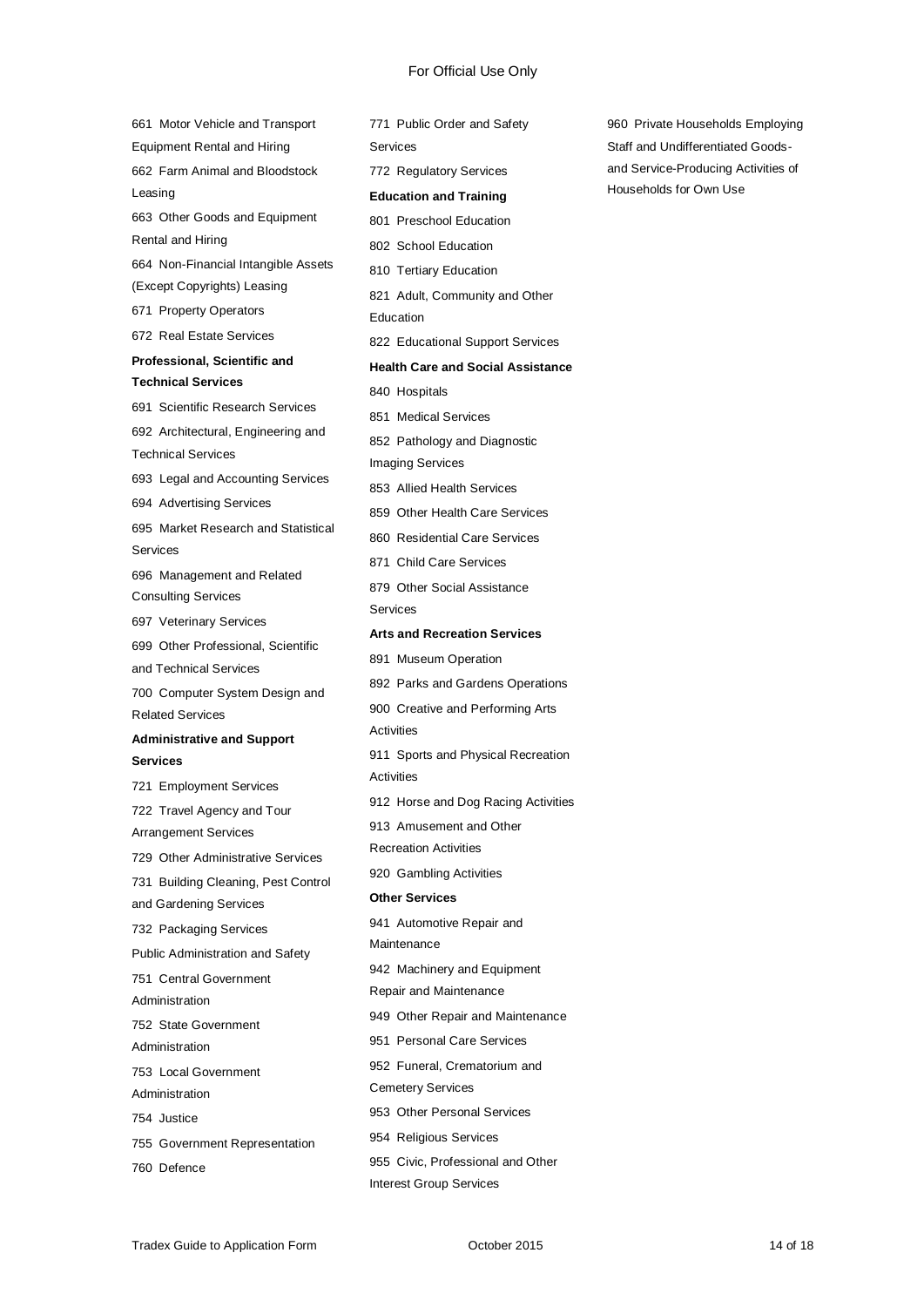## **Customs Tariff Act 1995**

#### **Section and Chapter Titles – Schedule 3**

#### **Section I: Live animals; animal products**

- 1 Live animals
- 2 Meat and edible meat offal
- 3 Fish and crustaceans, molluscs and other aquatic invertebrates
- 4 Dairy produce; birds' eggs; natural honey; edible products of animal origin, not elsewhere specified or included
- 5 Products of animal origin, not elsewhere specified or included

#### **Section II: Vegetable products**

- 6 Live trees and other plants; bulbs, roots and the like; cut flowers and ornamental foliage
- 7 Edible vegetables and certain roots and tubers
- 8 Edible fruit and nuts; peel of citrus fruit or melons
- 9 Coffee, tea, mate and spices
- 10 Cereals
- 11 Products of the milling industry; malt; starches; inulin; wheat gluten
- 12 Oil seeds and oleaginous fruits; miscellaneous grains, seeds and fruit; industrial or medicinal plants; straw and fodder
- 13 Lac; gums, resins and other vegetable saps and extracts
- 14 Vegetable plaiting materials; vegetable products not elsewhere specified or included

#### **Section III: Animal or vegetable fats and oils and their cleavage products; prepared edible fats; animal or vegetable waxes**

15 Animal or vegetable fats and oils and their cleavage products; prepared edible fats; animal or vegetable waxes

#### **Section IV: Prepared foodstuffs; beverages, spirits and vinegar; tobacco and manufactured tobacco substitutes**

- 16 Preparations of meat, of fish or of crustaceans, molluscs or other aquatic invertebrates
- 17 Sugars and sugar confectionery
- 18 Cocoa and cocoa preparations
- 19 Preparations of cereals, flour, starch or milk; pastrycooks' products
- 20 Preparations of vegetables, fruit, nuts or other parts of plants
- 21 Miscellaneous edible preparations
- 22 Beverages, spirits and vinegar
- 23 Residues and waste from the food industries; prepared animal fodder
- 24 Tobacco and manufactured tobacco substitutes

#### **Section V: Mineral products**

- 25 Salt; sulphur; earths and stone; plastering materials, lime and cement
- 26 Ores, slag and ash
- 27 Mineral fuels, mineral oils and products of their distillation; bituminous substances; mineral waxes

#### **Section VI: Products of the chemical or allied industries**

28 Inorganic chemicals; organic or inorganic compounds of precious metals, of rare-earth metals, of radioactive elements or of isotopes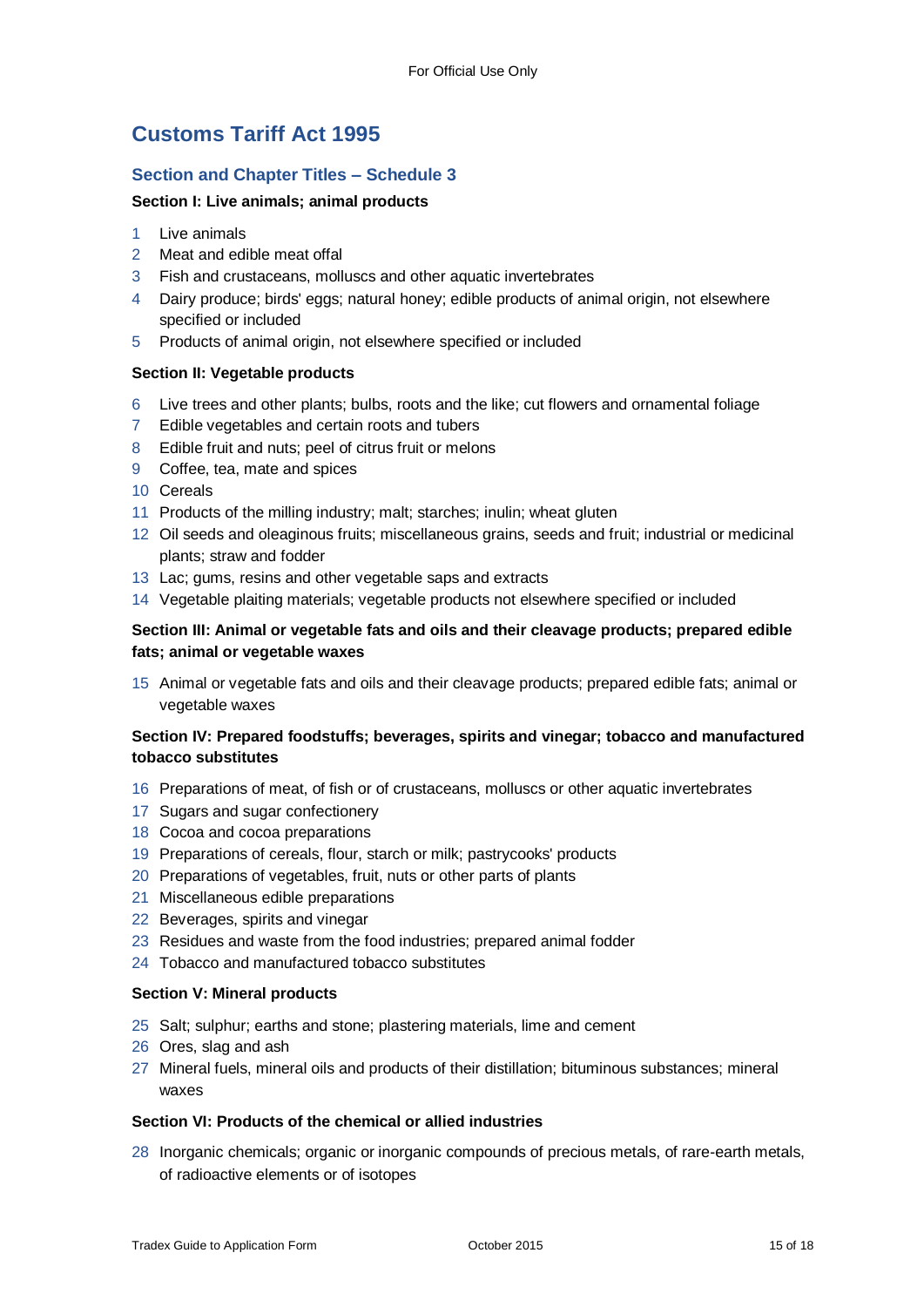- Organic chemicals
- Pharmaceutical products
- Fertilisers
- Tanning or dyeing extracts; tannins and their derivatives; dyes, pigments and other colouring matter; paints and varnishes; putty and other mastics; inks
- Essential oils and resinoids; perfumery, cosmetic or toilet preparations
- Soap, organic surface-active agents, washing preparations, lubricating preparations, artificial waxes, prepared waxes, polishing or scouring preparations, candles and similar articles, modelling pastes, "dental waxes" and dental preparations with a basis of plaster
- Albuminoidal substances; modified starches; glues; enzymes
- Explosives; pyrotechnic products; matches; pyrophoric alloys; certain combustible preparations
- Photographic or cinematographic goods
- Miscellaneous chemical products

#### **Section VII: Plastics and articles thereof; rubber and articles thereof**

- Plastics and articles thereof
- Rubber and articles thereof

#### **Section VIII: Raw hides and skins, leather, furskins and articles thereof; saddlery and harness; travel goods, handbags and similar containers; articles of animal gut (other than silk-worm gut)**

- Raw hides and skins (other than furskins) and leather
- Articles of leather; saddlery and harness; travel goods, handbags and similar containers; articles of animal gut (other than silk-worm gut)
- Furskins and artificial fur; manufactures there of

#### **Section IX: Wood and articles of wood; wood charcoal; cork and articles of cork; manufactures of straw, of esparto or of other plaiting materials; basketware and wickerwork**

- Wood and articles of wood; wood charcoal
- Cork and articles of cork
- Manufactures of straw, of esparto or of other plaiting materials; basketware and wickerwork

#### **Section X: Pulp of wood or of other fibrous cellulosic material; Recovered (waste and scrap) paper or paperboard; paper and paperboard and articles thereof**

- Pulp of wood or of other fibrous cellulosic material; recovered (waste and scrap) paper or paperboard
- Paper and paperboard; articles of paper pulp, of paper or of paperboard
- Printed books, newspapers, pictures and other products of the printing industry; manuscripts, typescripts and plans

#### **Section XI: Textiles and textile articles**

- Silk
- Wool, fine or coarse animal hair; horsehair yarn and woven fabric
- Cotton
- Other vegetable textile fibres; paper yarn and woven fabrics of paper yarn
- Man-made filaments
- Man-made staple fibres
- Wadding, felt and nonwovens; special yarns; twine, cordage, ropes and cables and articles thereof
- Carpets and other textile floor coverings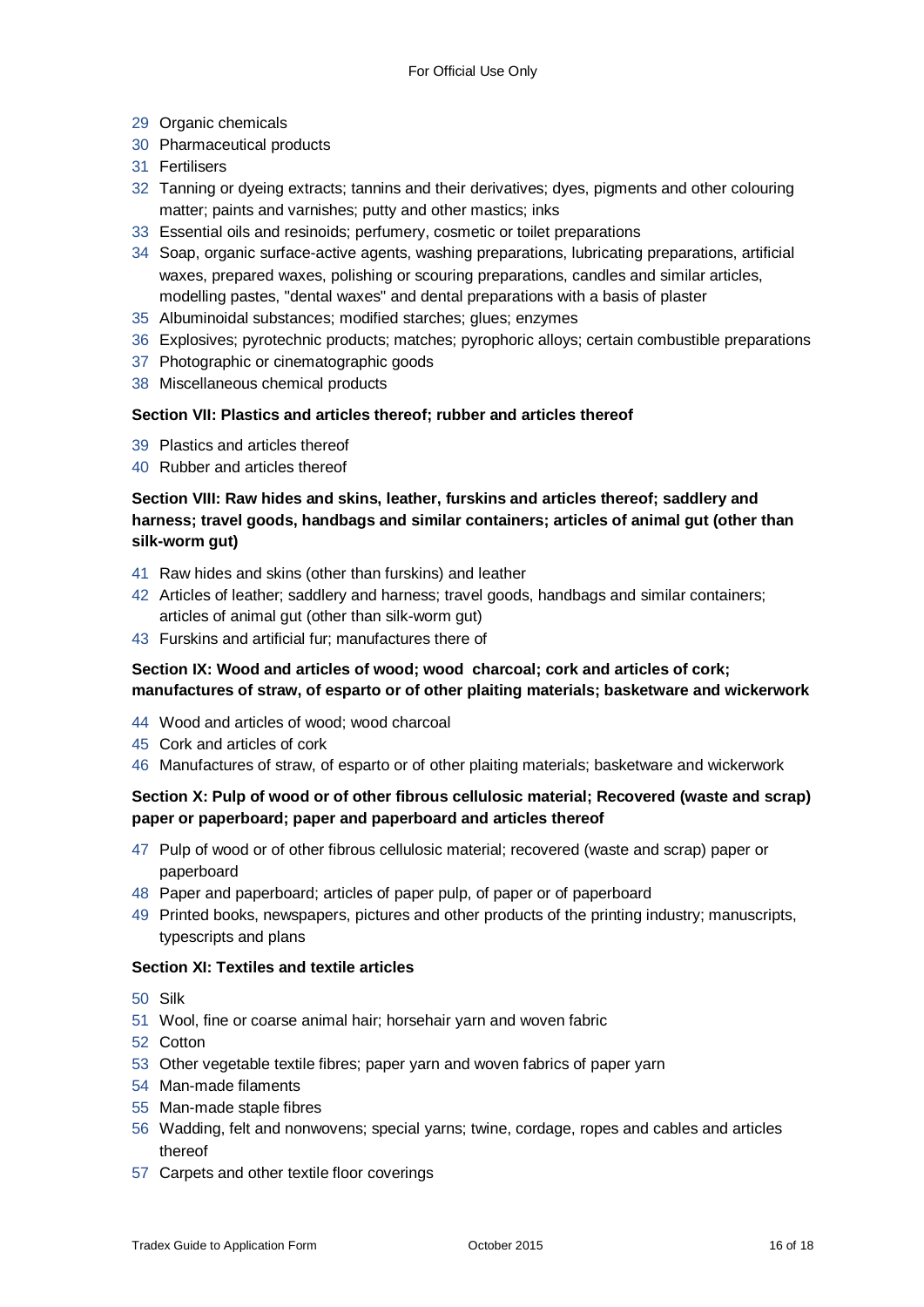- 58 Special woven fabrics; tufted textile fabrics; lace; tapestries; trimmings; embroidery
- 59 Impregnated, coated, covered or laminated textile fabrics; textile articles of a kind suitable for industrial use
- 60 Knitted or crocheted fabrics
- 61 Articles of apparel and clothing accessories, knitted or crocheted
- 62 Articles of apparel and clothing accessories, not knitted or crocheted
- 63 Other made up textile articles; sets; worn clothing and worn textile articles; rags

#### **Section XII: Footwear, headgear, umbrellas, sun umbrellas, walkingsticks, seat-sticks, whips, riding-crops, and parts thereof; prepared feathers and articles made therewith; artificial flowers; articles of human hair**

- 64 Footwear, gaiters and the like; parts of such articles
- 65 Headgear and parts thereof
- 66 Umbrellas, sun umbrellas, walking-sticks, seat-sticks, whips, riding-crops, and parts thereof
- 67 Prepared feathers and down and articles made of feathers or of down; artificial flowers; articles of human hair

#### **Section XIII: Articles of stone, plaster, cement, asbestos, mica or similar materials; ceramic products; glass and glassware**

- 68 Articles of stone, plaster, cement, asbestos, mica or similar materials
- 69 Ceramic products
- 70 Glass and glassware

#### **Section XIV: Natural or cultured pearls, precious or semi-precious stones, precious metals, metals clad with precious metal and articles thereof; imitation jewellery; coin**

71 Natural or cultured pearls, precious or semi-precious stones, precious metals, metals clad with precious metal, and articles thereof; imitation jewellery; coin

#### **Section XV: Base metals and articles of base metal**

- 72 Iron and steel
- 73 Articles of iron or steel
- 74 Copper and articles thereof
- 75 Nickel and articles thereof
- 76 Aluminium and articles thereof
- 78 Lead and articles thereof
- 79 Zinc and articles thereof
- 80 Tin and articles thereof
- 81 Other base metals; cermets; articles thereof
- 82 Tools, implements, cutlery, spoons and forks, of base metal; parts thereof of base metal
- 83 Miscellaneous articles of base metal

#### **Section XVI: Machinery and mechanical appliances; electrical equipment; parts thereof; sound recorders and reproducers, television image and sound recorders and reproducers, and parts and accessories of such articles**

- 84 Nuclear reactors, boilers, machinery and mechanical appliances; parts thereof
- 85 Electrical machinery and equipment and parts thereof; sound recorders and reproducers, television image and sound recorders and reproducers, and parts and accessories of such articles